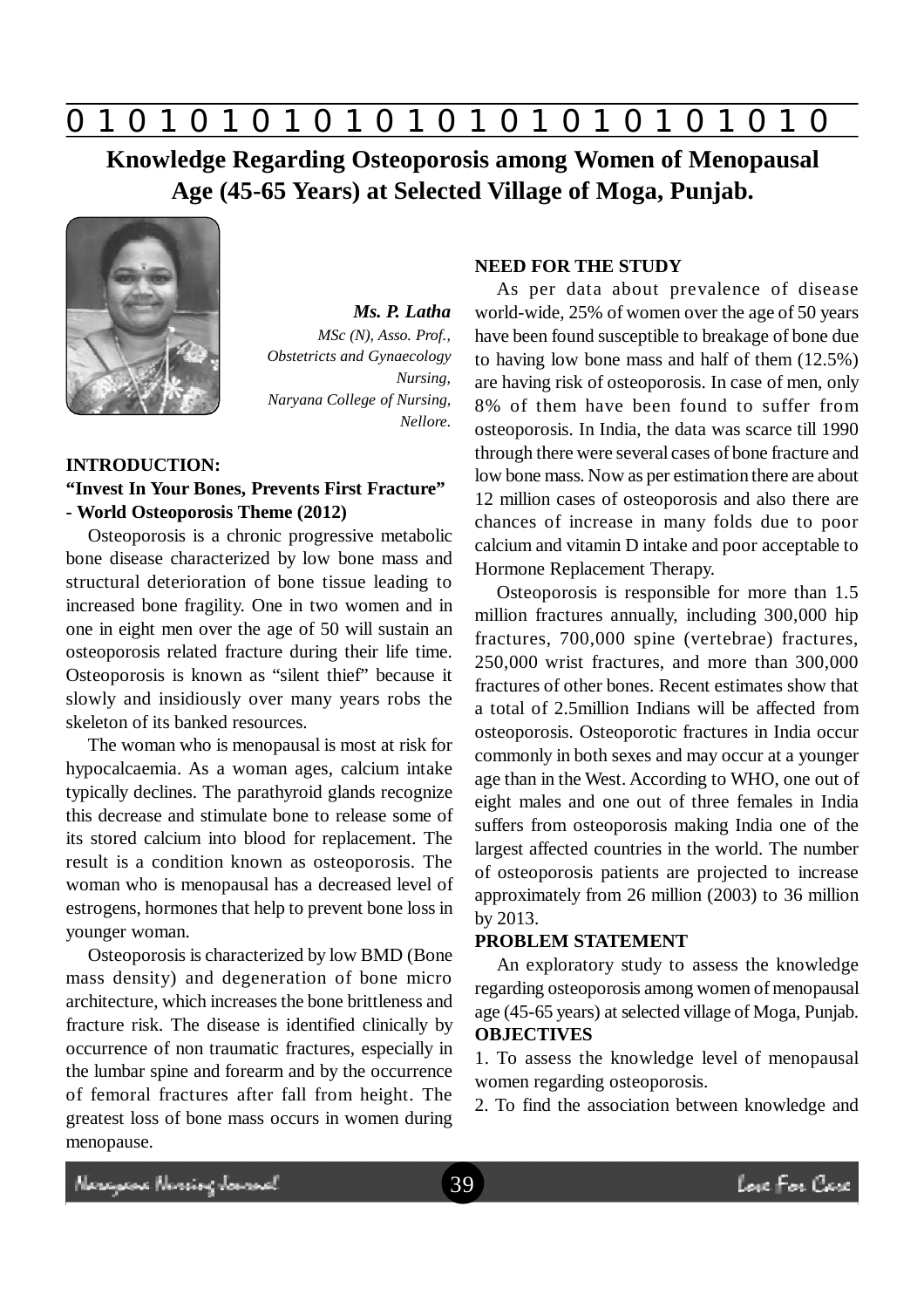|--|--|--|--|--|--|--|--|--|--|--|--|--|--|--|

selected demographic variables.

3. To develop an informational booklet for menopausal women on osteoporosis.

# **ASSUMPTIONS**

1.Women (45-65 years) may have some knowledge regarding osteoporosis.

2. Women will feel free to clear their doubts regarding osteoporosis.

## **MATERIALS AND METHODS:**

**Research Approach**: Exploratory Approach.

**Design**: Non-Experimental Research Design.

**Setting:** Menopausal women from Rauli village, Moga.

**Sample size**: 100 menopausal women.

**Sampling Technique**: Simple random sampling Technique.

## **Inclusion criteria:**

Menopausal Women Aged 45-65 Yrs.

Menopausal women of selected village of Moga.

## **Exclusion Criteria:**

 The menopausal women who cannot understand Punjabi or English.

# **RESULTS AND DISCUSSION:**

 $\div$  The menopausal women who are not willing to participate in the study.

### **Description of the Tool:**

It consists of two sections.

Section-I: Demographic variables: The part consist of items for obtaining personal information about subjects such as age, education of woman, occupation of woman, family monthly income in rupees, dietary habits, type of family and source of information.

### **Section**-**II:**

A self administered questionnaire to assess the knowledge level of menopausal women regarding osteoporosis. A total of 30 questions included.

## **Variables of the Study:**

## **Dependent variable:**

Knowledge level of menopausal women regarding osteoporosis.

## **Independent variables:**

These are age, education of woman, occupation of woman, family monthly income, type of family, dietary habits and source of information.

**Fig: 1 Percentage distribution of knowledge level of menopausal women regarding osteoporosis (N=100)**



**Tab-1** reveals that among 100 menopausal women, 41(41%) of them had below average knowledge, 51(51%) of them had average knowledge, and 8(8%) of them had good knowledge regarding osteoporosis.